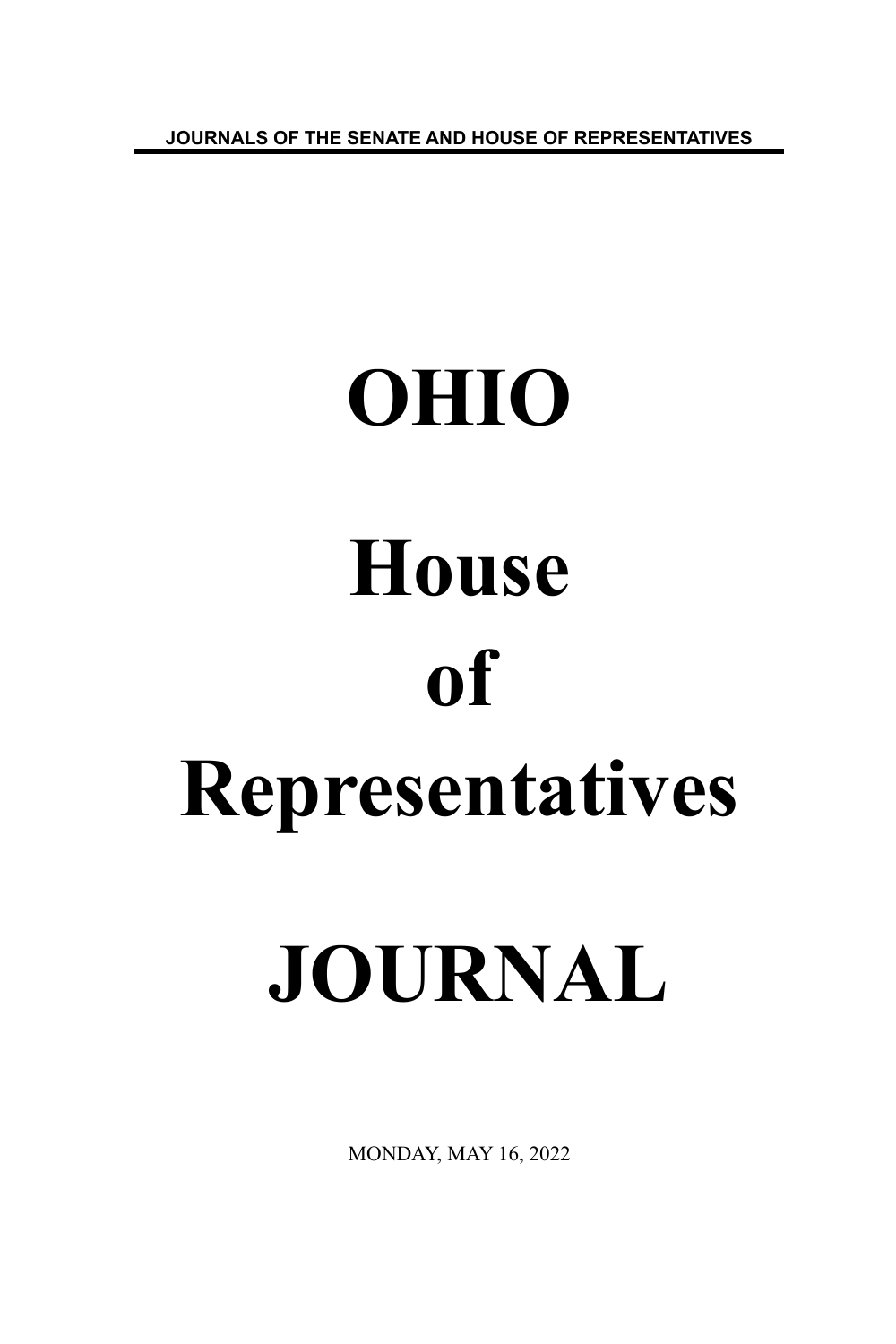## ONE HUNDRED FIFTY-SIXTH DAY Hall of the House of Representatives, Columbus, Ohio **Monday, May 16, 2022, 9:00 o'clock a.m.**

The House met pursuant to adjournment.

Pursuant to House Rule No. 23, the Clerk called the House to order.

Representative Stewart was selected to preside under the Rule.

The journal of the previous legislative day was read and approved.

## **INTRODUCTION OF BILLS**

The following bills were introduced:

**H. B. No. 673 -** Representatives Ray, Sweeney.

To provide for the acquisition of electronic pollbooks and ancillary equipment for county boards of elections and to make an appropriation.

**H. B. No. 674 -** Representative Ray.

To amend sections 2929.01, 2929.13, and 4301.99 of the Revised Code to increase the penalty for illegally providing alcohol to a minor if the offense proximately causes the death of another.

**H. B. No. 675 -** Representative Dean. Cosponsor: Representative Brinkman.

To amend section 3923.332 of the Revised Code to prohibit the Superintendent of Insurance from prohibiting certain forms of solicitation of Medicare supplement policies.

**H. B. No. 676 -** Representative Brinkman.

To amend section 4123.57 of the Revised Code regarding permanent partial disability awards under the Workers' Compensation Law.

**H. B. No. 677 -** Representative Young, T.

Cosponsors: Representatives Brinkman, Stoltzfus.

To amend sections 715.70 and 5705.03 and to enact sections 319.41, 718.041, and 5748.11 of the Revised Code to require local governments to provide certain information to residents regarding proposed property and income tax levies and to name this act the Tax Transparency Act.

**H. B. No. 678 -** Representatives Young, T., Wiggam. Cosponsors: Representatives Click, Edwards, Gross, Stoltzfus.

To enact sections 1109.152, 1345.35, and 1733.254 of the Revised Code to prohibit financial institutions and other businesses from discriminating against customers based on certain factors.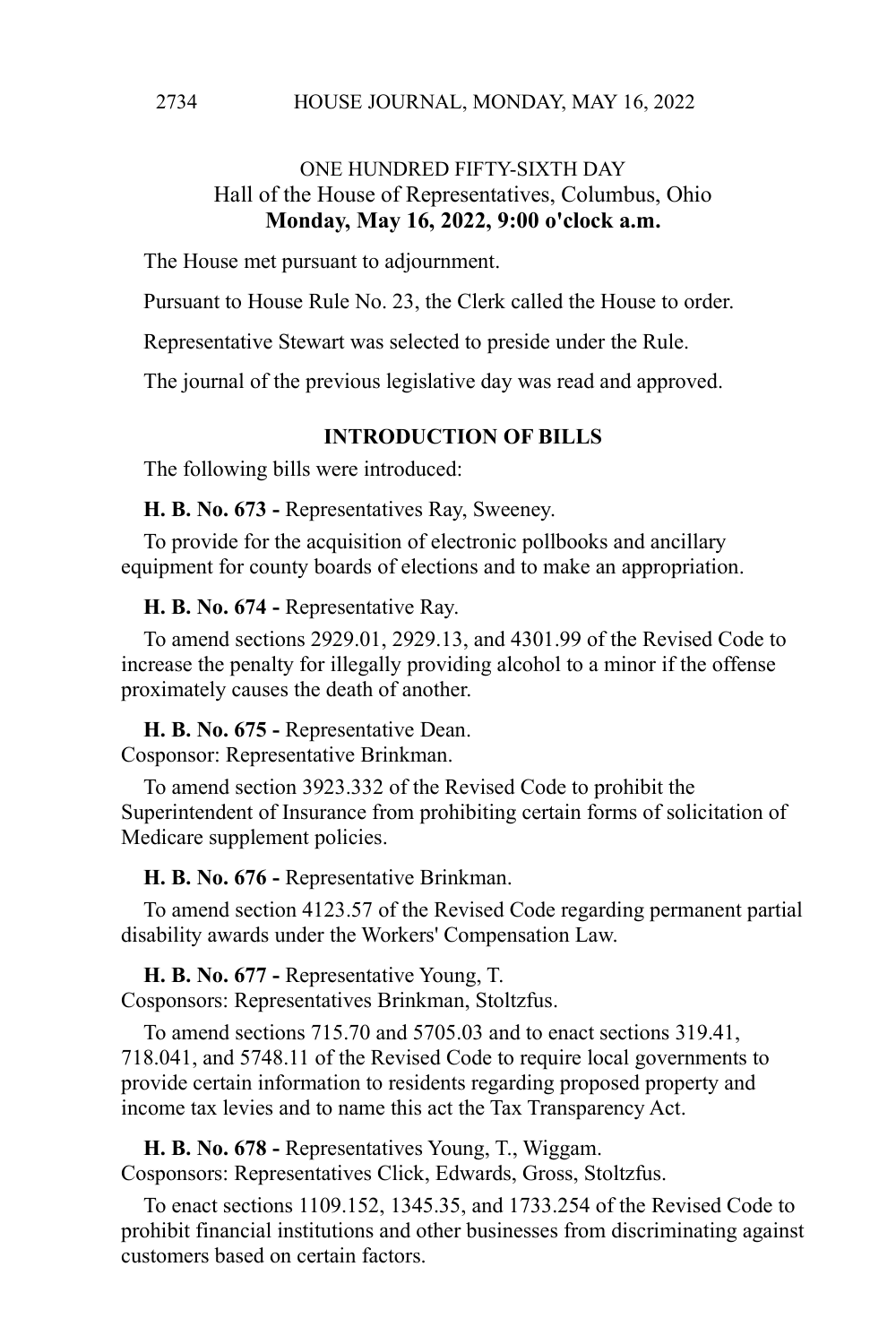**H. B. No. 679 -** Representative Jordan.

Cosponsors: Representatives Stoltzfus, Gross, Ferguson, Creech, Grendell, Dean, Fowler Arthur, Miller, K.

To enact section 3792.05 of the Revised Code to prohibit taking certain actions against a business based on the vaccination status of its employees, patients, or patrons and to name this act the Medical Discrimination Business Protection Act.

**H. B. No. 680 -** Representatives Young, T., Stein. Cosponsors: Representatives Ferguson, Johnson.

To amend sections 4729.88 and 4731.97 and to enact section 3902.63 of the Revised Code regarding certain off-label use of drugs, products, and devices approved or authorized by the United States Food and Drug Administration and to name this act the Preventative Care Act.

Said bills were considered the first time.

#### **REPORTS OF STANDING AND SELECT COMMITTEES AND BILLS FOR SECOND CONSIDERATION**

Representative Sweeney submitted the following report:

The standing committee on Finance to which was referred **H. B. No. 377**- Representatives Hall, Swearingen, et al., having had the same under consideration, reports it back with the following amendment and recommends its passage when so amended.

#### RE: REGARDS CORONAVIRUS LOCAL FISCAL RECOVERY APPROPRIATION

Representative Oelslager moved to amend the title as follows:

Add the names: "Callender, Edwards, Roemer, West"

Representative Oelslager moved to amend as follows:

In line 20, delete "An amount equal to the unexpended, unencumbered"

Delete lines 21 through 24

The motion was agreed to and the bill so amended.

SCOTT OELSLAGER
PHIL PLUMMER BRIDE ROSE SWEENEY CINDY ABRAMS BRIAN BALDRIDGE JAMIE CALLENDER SARA P. CARRUTHERS JAY EDWARDS JEFF LARE P. SCOTT LIPPS ADAM C. MILLER MICHAEL J. O'BRIEN

PAULA HICKS-HUDSON DONTAVIUS L. JARRELLS